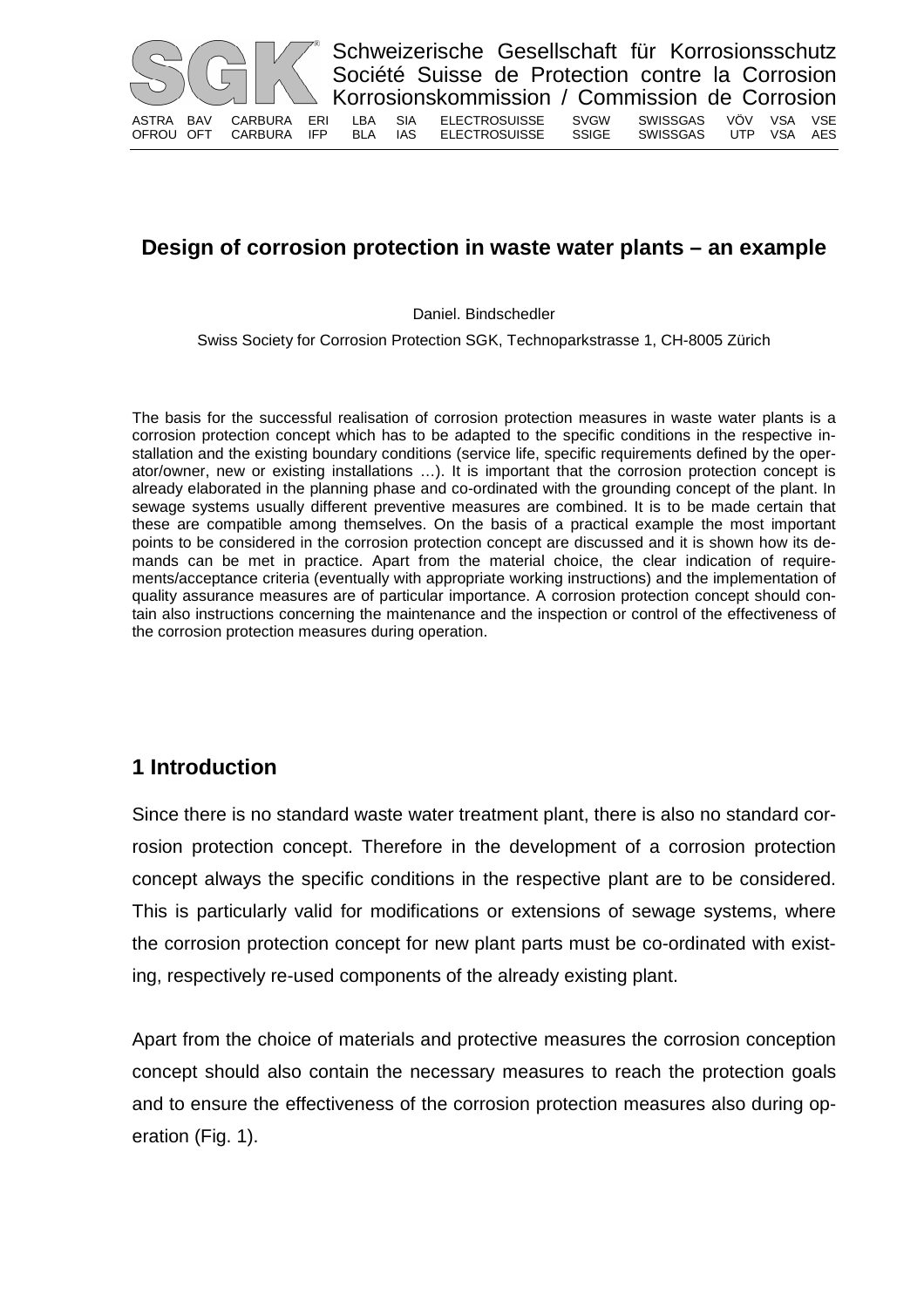



Fig. 1: Corrosion protection concept in different project stages

## **2 Premises**

## **2.1 Basics**

The bases for the corrosion protection concept are the legal and contractual regulations, contract and product specifications, special requirements of the owner as well as the standards and guidelines which have to be considered.

## **2.2 Service life**

A substantial point for the planning of an economic corrosion protection are the requirements to the service life of the plant respectively their components which are specified by the owner. Typical service lives for different components of a waste water plant are indicated in Tab. 1.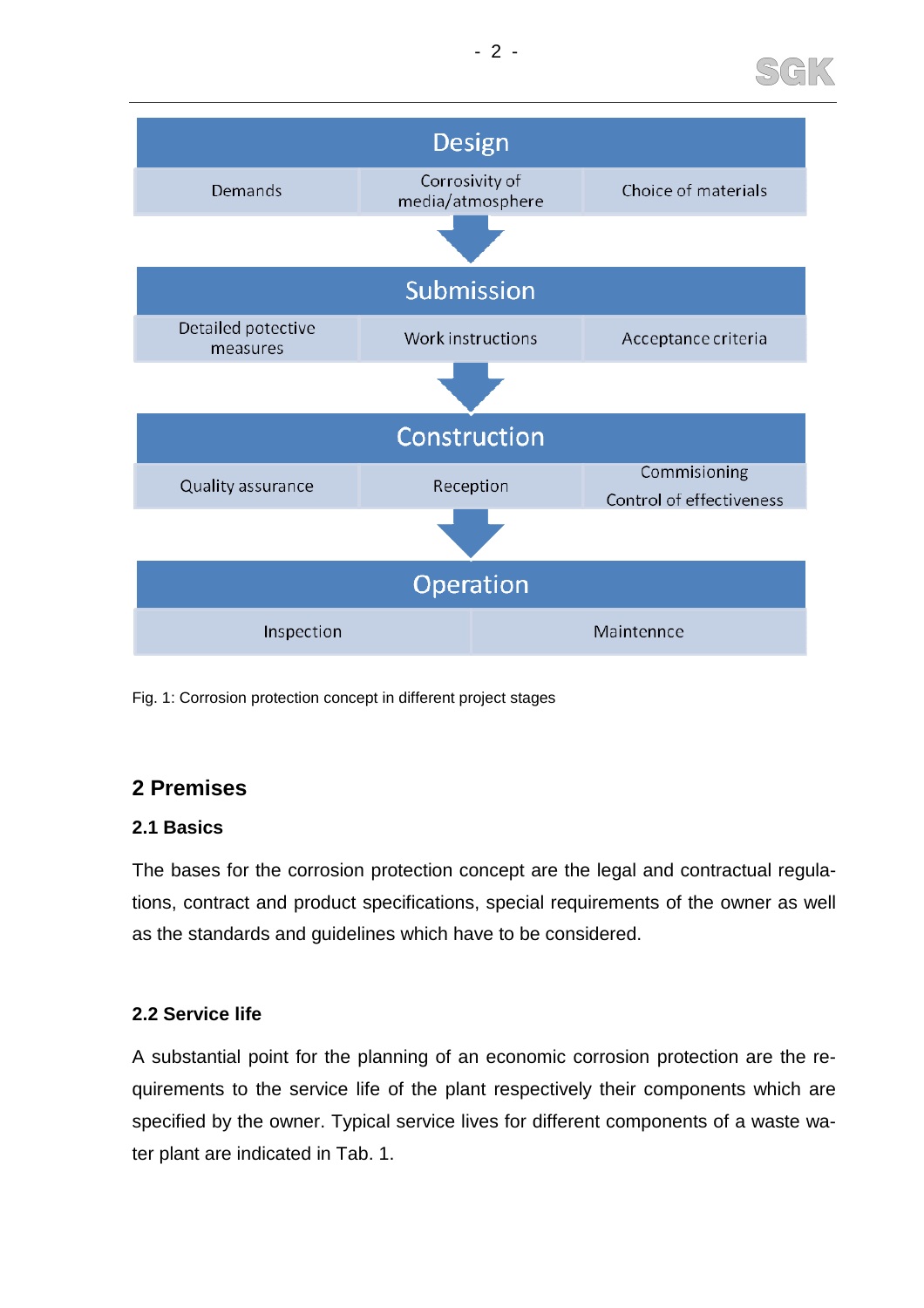

| <b>Component / Structure</b>    | <b>Typical service lives [years]</b> |
|---------------------------------|--------------------------------------|
| <b>Supporting structures</b>    | 50-80                                |
| Steel constructions             |                                      |
| Concrete constructions          | $40 - 50$                            |
| Basins, ducts                   |                                      |
| Process equipment               |                                      |
| Piping, fix steel constructions | $20 - 25$                            |
| Machinery                       | $15 - 20$                            |
| Interior constructions          | $15 - 25$                            |
| <b>Electrical equipment</b>     | $15 - 20$                            |
| Electro-mechanical equipment    | $10 - 15$                            |
| Motors, pumps                   |                                      |
| Electronic devices              | $5 - 10$                             |

Tab. 1: Typical service lives in waste water plants

#### **2.3 Classification of environments**

It is recommended to provide an overview with the locally different climatic conditions and to introduce a uniform classification. For the allocation of the respective zones to aggressiveness classes a co-operation with architects, building physicists and process engineers is recommended.

#### **2.4 Grounding concept**

For an efficient corrosion protection it is essential to co-ordinate the corrosion protection concept with the grounding concept. Thus for example the use of the rebar of concrete structures for earthing purposes may lead to the formation of galvanic cells between the rebar and immersed or buried construction units made of carbon steel or cast iron which are then subject to increased corrosion rates.

For corrosion protection reasons it is often necessary to realise galvanic separations between construction units made from different materials e.g. between stainless steel pipes and cast iron valves. For these "isolated" units special measures for earthing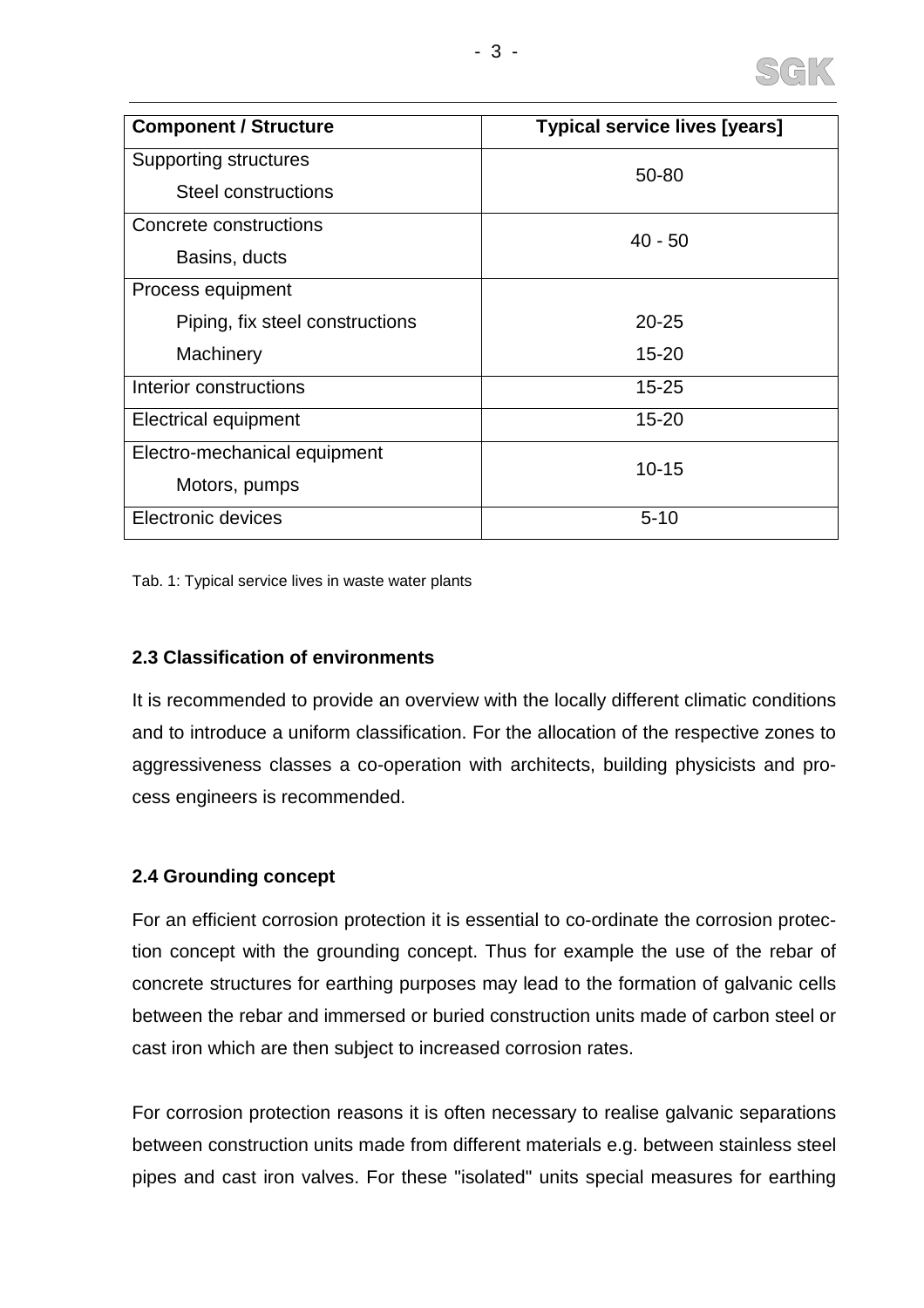

and potential equalisation are necessary to meet personnel safety regulations which are to be considered in the grounding concept.

## **3 Corrosion protection**

#### **3.1 Conception of corrosion protection**

The demanded service life can be achieved both by active corrosion protection measures as for example the use of corrosion resistant materials or the application of a cathodic protection or by passive corrosion protection measures e.g. by coatings.

In the corrosion protection concept the choice of materials and if necessarily, further corrosion protection measures are fixed in detail for the different structures, taking into account the aggressiveness of the surrounding media as well as economic aspects. It is to be made certain that the individual protective measures are compatible among themselves. For the simplification of the execution and control "room sheets" may be provided, where the materials and corrosion protection measures planned for the different construction units are arranged per room (e.g. offices, storage rooms) or area of the plant (e.g., rake hall, aeration basin).

## **3.2 Description of corrosion protection methods**

The requirements for the individual corrosion protection systems should be defined exactly, e.g. the type of coating materials and the coating thickness, the type of cathodic protection systems (sacrificial anodes or impressed current) or the realisation of galvanic separations. For coatings also demands concerning the surface preparation or pre-treatment and the application conditions may be established.

#### **3.3. Basic conceptions of different installations**

To facilitate the overview particularly in larger plants, it can be meaningful to describe also the individual protection concepts for different range-spreading installations like e.g. heating, cold and warm-water systems, ventilation, balustrades, platforms, pipings, fastenings …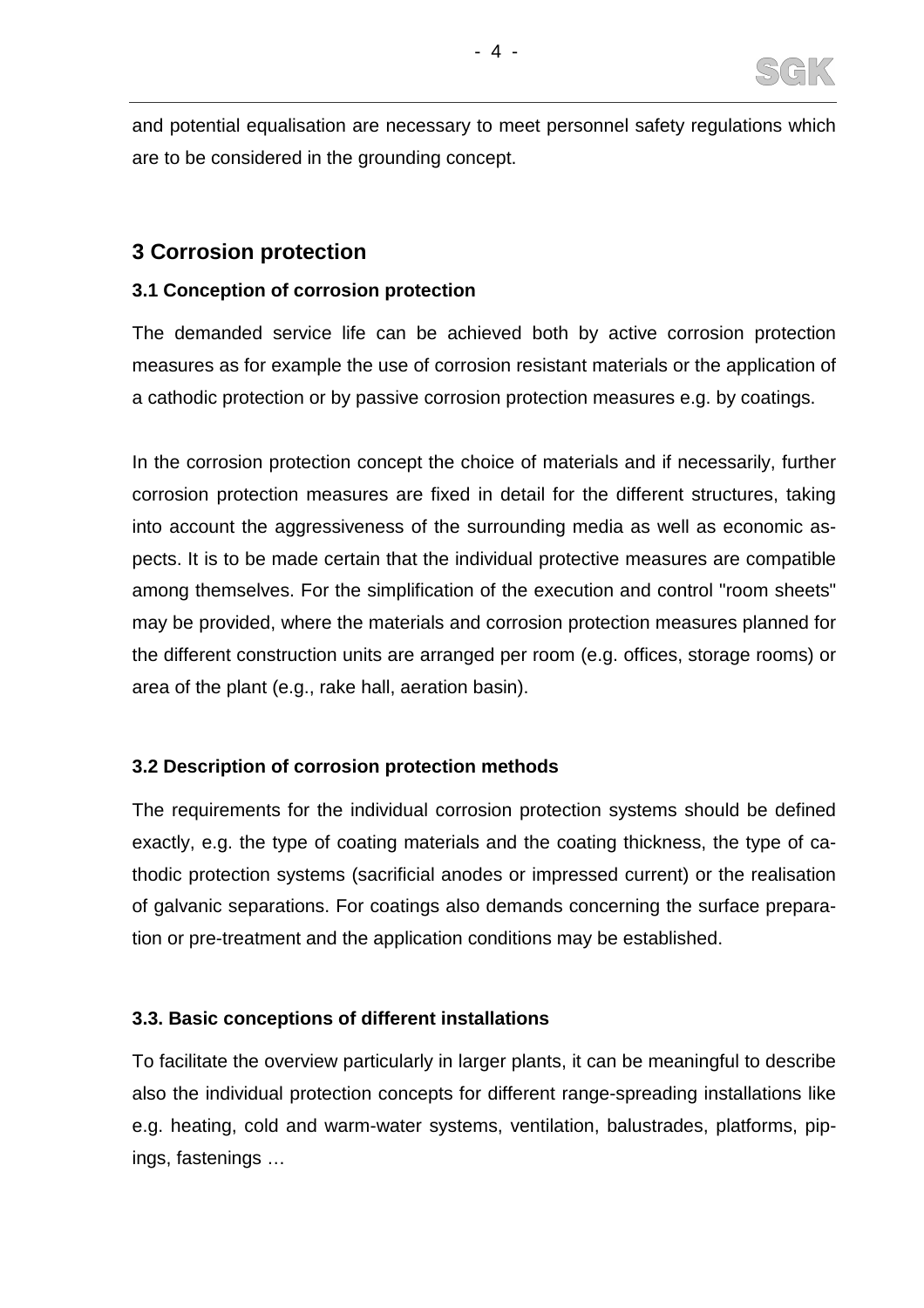

## **4 Construction**

### **4.1 Technical regulations**

In practice positive experience has been made in issuing specific implementing regulations for certain work, e.g. the application of coatings or the processing of stainless steel. These regulations serve above all to get a uniform quality of the work and to avoid elementary errors, also within the design of components.

#### **4.2 Quality assurance, reception**

The quality assurance should also be part of the corrosion protection concept. A control plan should be provided, where time, kind and extent of controls as well as the responsibility for their execution is fixed. It is generally advisable to accomplish controls already in the initial phase of the work to give the possibility to take corrective actions.

Generally acceptance tests should be accomplished for all corrosion protection measures in order to examine the quality of the work and to check their effectiveness. In this context it is important that clear and mandatory acceptance criteria are specified already in the corrosion protection concept and in the tender phase.

# **5 Operation**

## **5.1 Inspection**

During operation the efficiency of the corrosion protection measures and the condition of the installations should be periodically examined. The corrosion protection concept should therefore contain recommendations on the type and frequency of controls which have to be accomplished as well as on the necessary qualification of the inspection personnel / company.